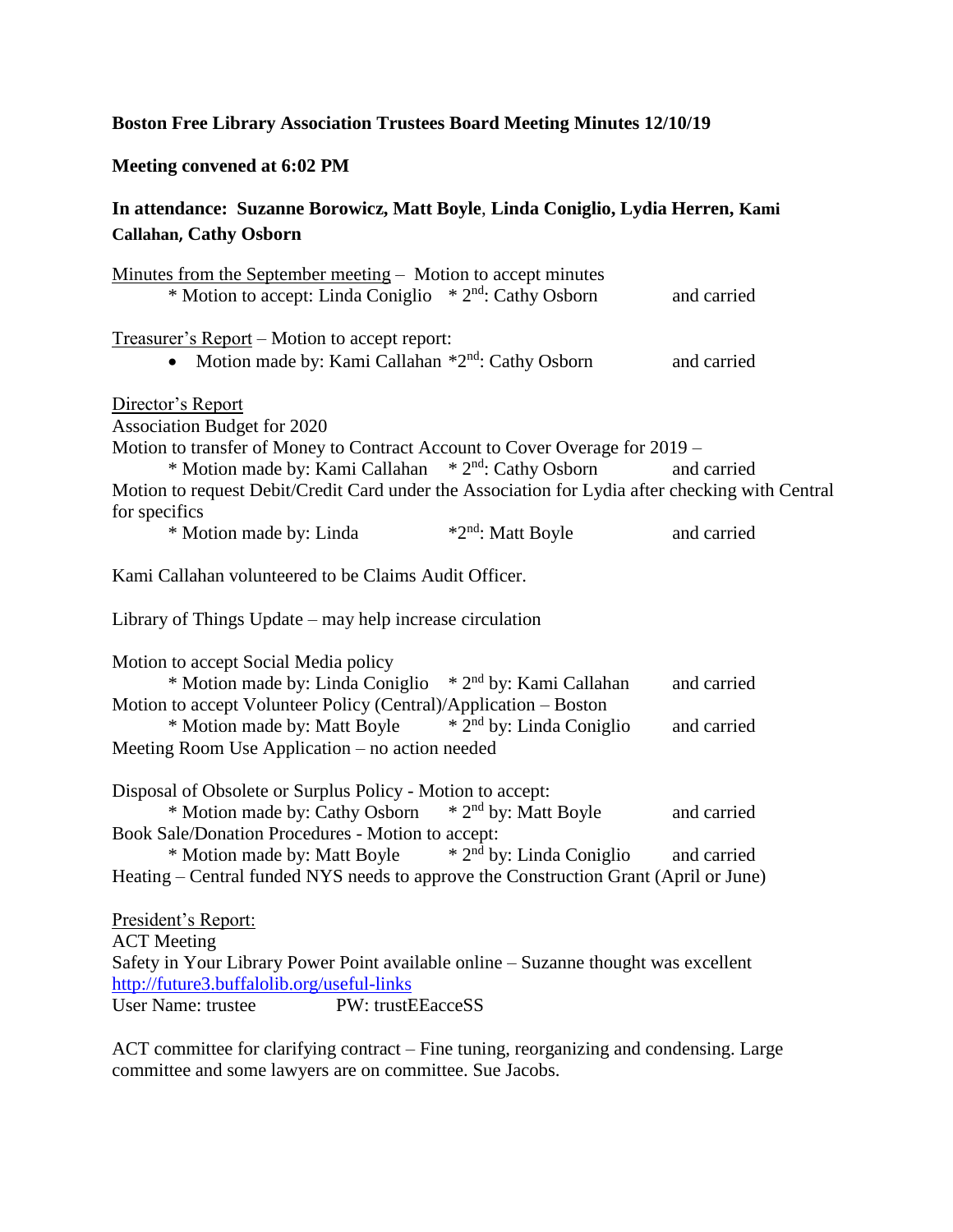March ACT meeting at Central Library – Suzanne cannot make this meeting and asked if some one in addition to Lydia will attend.

Motion to adjourn:

Dec 8

\* Motion made by: Linda Coniglio  $* 2<sup>nd</sup>$  by: Matt Boyle and carried Meeting Adjourned at 6:59 PM

Meetings in 2020 – Meetings will convene at 6:00PM February 11 April 14 June 9 Sept 8

Librarian's Report – December 10, 2019

1. Contract Account Balance: \$1452.14

|                                             |      | Contract Account Balance: \$1452.14   |            |  |
|---------------------------------------------|------|---------------------------------------|------------|--|
| Checks written since the last board meeting |      |                                       |            |  |
|                                             | 2302 | <b>Chevalier Plowing Contract</b>     | \$1050.00  |  |
|                                             | 2303 | Republic Services Garbage             | \$68.47    |  |
|                                             | 2304 | Rucker Lumber – Paint for the Railing | \$33.73    |  |
|                                             | 2305 | Postmaster – Mailing 990 Form         | \$12.95    |  |
|                                             | 2306 | <b>Erie County Water Authority</b>    | \$49.26    |  |
|                                             | 2307 | <b>Republic Services Garbage</b>      | \$68.82    |  |
|                                             | 2308 | Fire Safety Services Alarm Inspection | \$150.00   |  |
|                                             | 2309 | Republic Services Garbage             | \$68.79    |  |
|                                             | 2310 | Post Office Box for 2020              | \$150.00   |  |
|                                             | 2311 | Traveler's Insurance 12/12/19         | \$2,032.00 |  |

2. Payroll Report: As of Pay Period 24 we are projected to be under budget for staffing by \$4,313.41. This amount is largely the result of two long term employees wishing to reduce their hours (which have been taken over by newer employees at a lower cost).

2312 Lydia Herren – Mileage Sept-December \*anticipated \$148.48 2313 Republic Services Garbage \*anticipated \$68.79

3. System Paid Expense Report:

As of 9/30/19 Boston is projected to be within our System Paid expenses for 2019. This report includes wages, benefits, retirement, natural gas, electricity, and phone lines.

- 4. Overage from Contract Account
	- a. As previously reported, several expenses were paid out of the contract account early in 2019 including:
		- i. \$425.00 for replacement faucet
		- ii. \$200 for furnace pump replacement
		- iii. \$440 for salting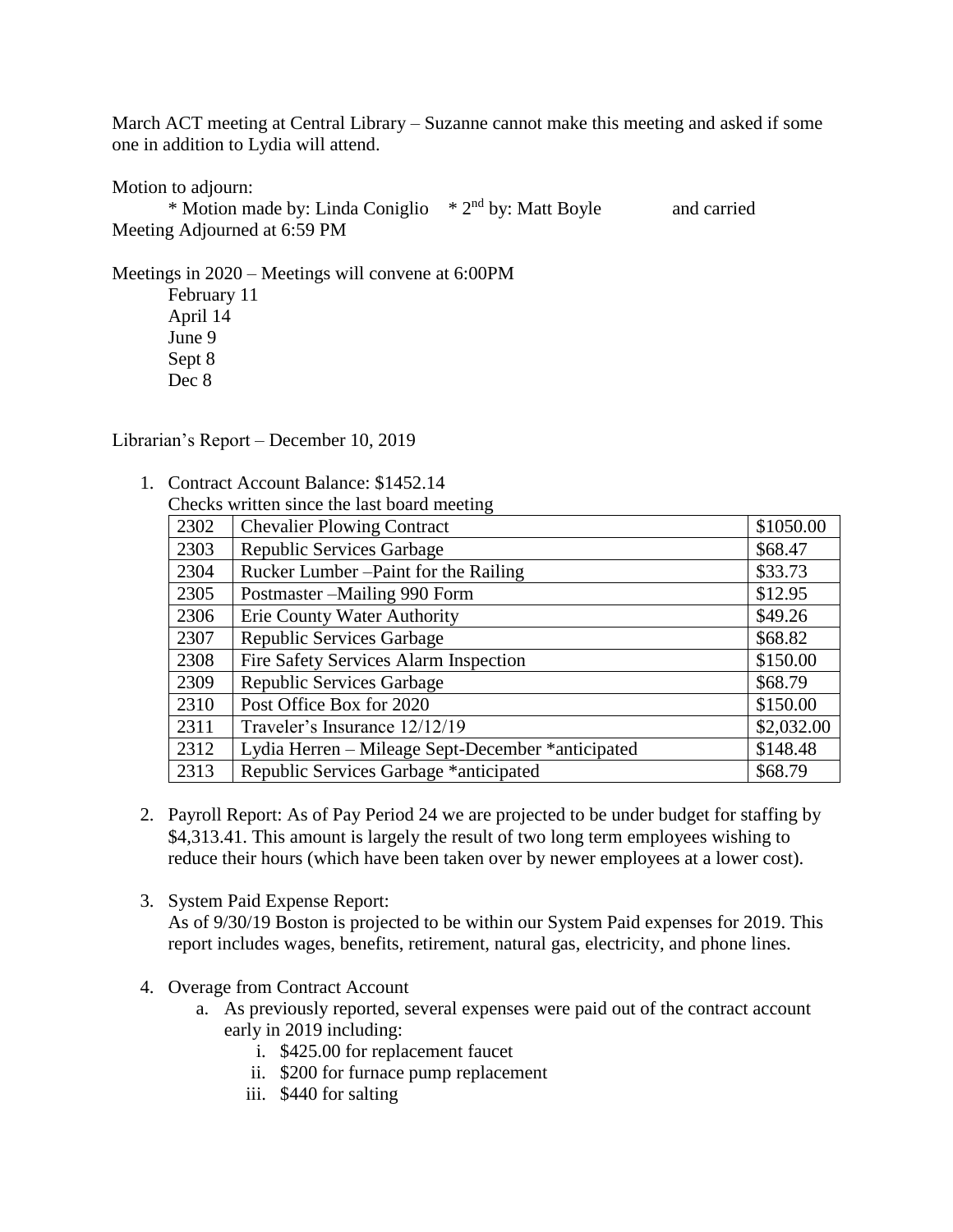- iv. \$150 for plowing over contract date
- b. This led to expenses higher than our budgeted amount.
- c. Current balance in the contract account is \$1452.14. Our liability insurance bill for the year is \$2032, mileage from September through December is anticipated at \$148.48 and we should receive an additional garbage bill just before the end of the year. The total is approximately \$2,250.00. To cover the overage, the Association needs to write a check for at least \$800 to the contract account. Tracy recommended depositing \$1,000 with any remaining balance at the end of the year being returned to the Association after the Return to System is calculated.
- d. We had to replace the faucet in the utility room, which Mike did for \$63.96. This will be billed to the library from Rucker's and needs to be paid from the Association Account.
- 5. Association 2020 Budget
	- a. Based on Income/Expenses in 2019 I am proposing the attached budget for 2020. 2019 actual numbers will be adjusted as final expenses come in.
- 6. Reimbursement Requests
	- a. I am requesting a reimbursement of \$198.01 for library supplies purchased, including storage containers, a battery for the security system, solar lamp for the ramp and additional letters to replace the broken set for the roadside sign.
	- b. I am requesting a reimbursement of \$458.33 for library programming supplies from September through December. This includes supplies for our monthly craft programs, Graham Cracker Houses and story time. Attendance at these events so far adds up to over 400 people, and we anticipate approximately 35 more at our craft program on Thursday.
	- c. We received a \$100 cash donation for programming from a family of attendees at our Painted Pumpkin program in October.
- 7. Credit Card for Library Purchases
	- a. To limit personal reimbursements in the future, I am requesting that the board consider issuing the director a credit card under the Association for library purchases.
	- b. Evans Bank has a Company Charge Card option with no annual fee, but it must be paid in full on a monthly basis.
	- c. Credit Card Policy please review the attached Credit Card Policy.
- 8. Meetings
	- a. September 18<sup>th</sup> Grand Island Contracting Library Directors Meeting
	- b. October  $9<sup>th</sup>$  Central Manager's Meeting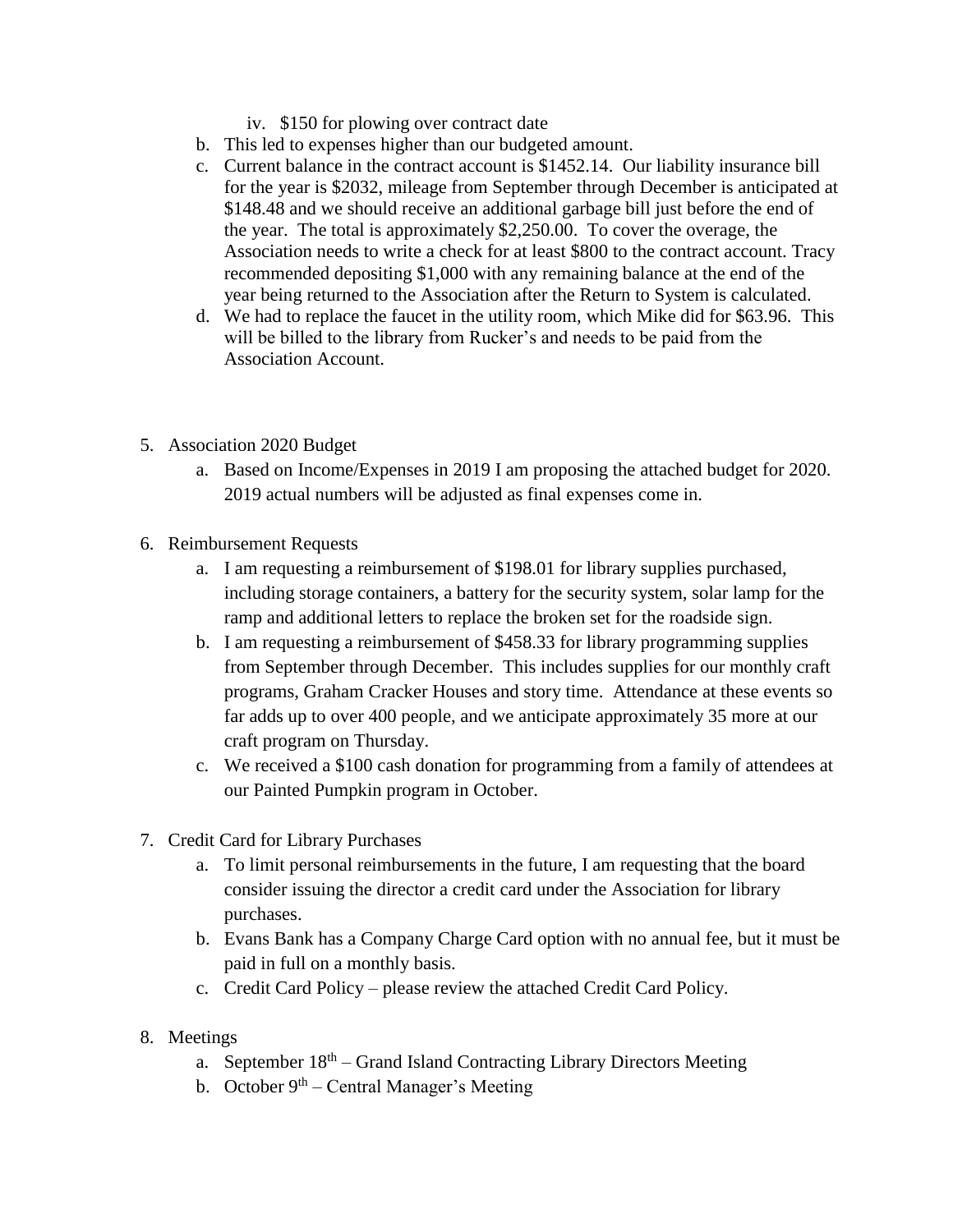- c. October  $19<sup>th</sup>$  North Collins ACT Meeting
- d. November 13<sup>th</sup> Central Manager's Meeting
- e. November 20<sup>th</sup> Lakeshore Contracting Library Director's Meeting
- f. December  $4<sup>th</sup>$  Central Youth Services Fall Meeting
- g. December  $11<sup>th</sup>$  Central Manager's Meeting
- h. December 18<sup>th</sup> Central Director's Training Workshop
- 9. Correspondences:
	- a. Thank you letters were sent to
		- i. Town of Colden Supervisor for the \$1,000 donation
		- ii. All Gala and book sale volunteers as well as patrons and businesses who donated baskets or items to the basket raffle.
- 10. Fall Gala and Book Sale
	- a. The Gala and Book Sale were a success this year! The Friends of the Boston Library raised a total of \$3273.47 (2019= \$3504.70 –musician was paid for through remaining Central programming funds)
	- b. Ticket Sales accounted for \$1250 (2018=\$1598)
	- c. Basket Raffle/Wine and Beer raised \$1430 (2018=\$1290)
	- d. Book Sale profits accounted for \$879 (2018=\$840.75)
	- e. Additional Donations of \$300 were given to the Friends at this time.
- 11. Gallivan Grant Bullet Aid
	- a. Items for the Library of Things have arrived and will be available for circulation beginning in early 2020. As approved at prior meetings, approximately \$1,100 was spent on the equipment. The Association will receive a bill from Amazon (the order was placed by the Central Library's Business Office). This leaves approximately \$3,700 remaining in the Gallivan Grant.
	- b. We will have a video camera, green screen, outdoor projector and screen, telescope, trail camera, ukulele, therapy light for seasonal affective disorder, digital radon detector, karaoke machine, metal detector and bubble machine available for 7-day loan.
- 12. Fall Programming Statistics
	- a. We have had a very business fall schedule. There were 25 scheduled preschool story times, 4 family seasonal craft evenings, outreach to Churchill Child Care, Boston LEAF and Colden Arts Festival, therapy dog reading days, 3 Kids Yoga classes, Hawk Creek, Graham Cracker Houses and Christmas Card Making Class. Program Attendance from September through December is approximately 900.